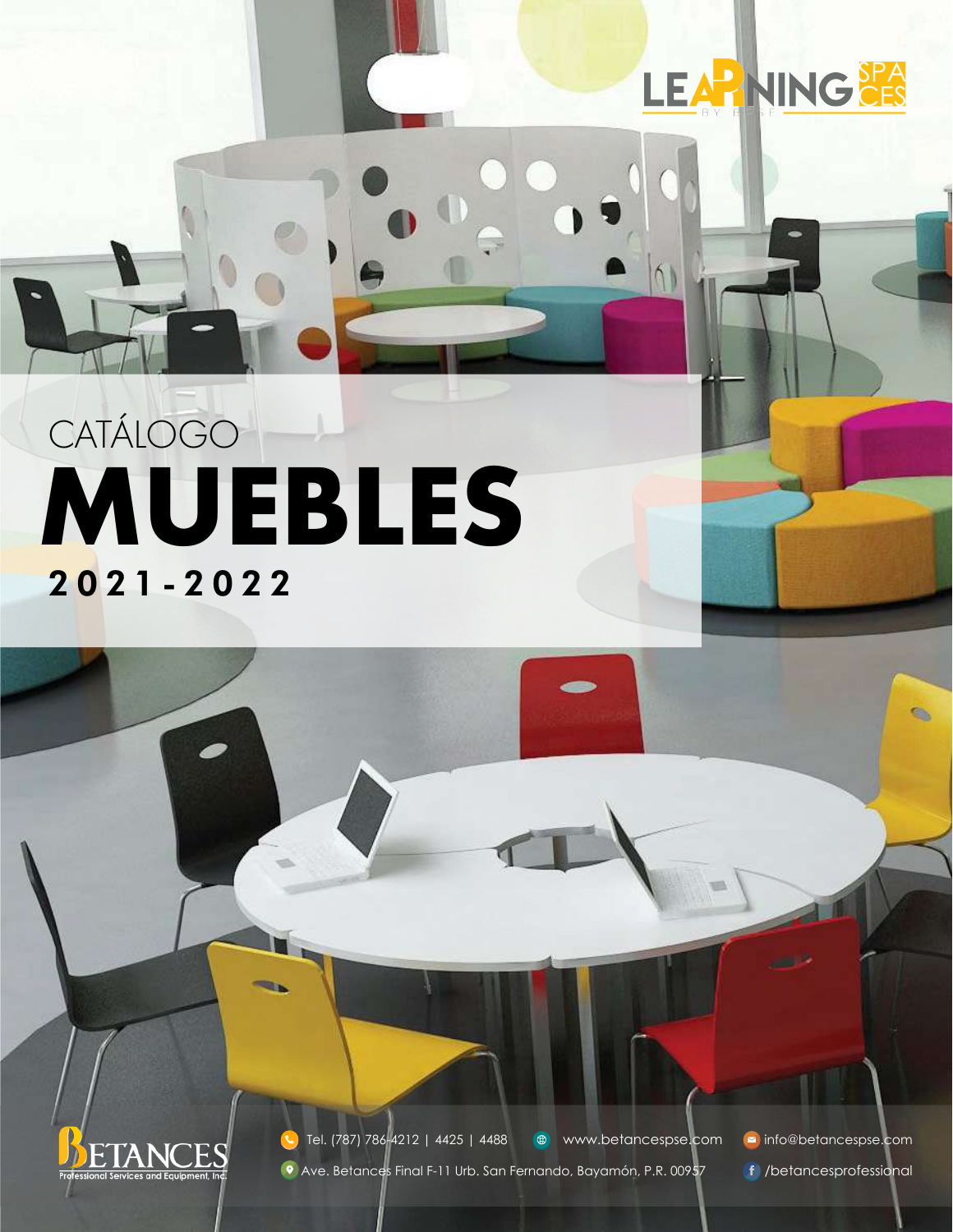



#### **#BPSE-1546367**

Classroom Select NeoRok Stool, Active Wobble Seating, Rubber Seat

Available Sizes: 12", 15", 18", 20",





#### **#BPSE-1597922**

Classroom Select NeoRok Stool, Active Wobble Seating, Soft Seat,

Available Sizes: 12", 15", 18", 20",





Classroom Select NeoRyde Stool, Adjustable **#BPSE-5002717**

Available Sizes: 14-1/2 to 20-1/2 Inch Height, Rubber Base





Classroom Select NeoClass Smooth Back Chair **#BPSE-496343**

Available Sizes: 14", 16", 18", 20",



NOTA: Powdercoat finish legs availables



Classroom Select Inspo Floor Rocker, A+ Shell **#BPSE-5004037**





Classroom Select Contemporary Chair, Ball Glides **#BPSE-7015977**

Available Sizes: 8", 10", 12", 14",16",18"



**#BPSE-1612908**

Classroom Select Neomove2, Laminate Tablet Top, A+ Seat Height

Available Sizes: 14" x 26"



Classroom Select NeoClass Pneumatic Lift Chair **#BPSE-1496393**

Available Sizes: 14", 17", 18", 18 A+"





Tel. (787) 786-4212 | 4425 | 4488

 $\bigoplus$  www.betancespse.com  $\bigotimes$  info@betancespse.com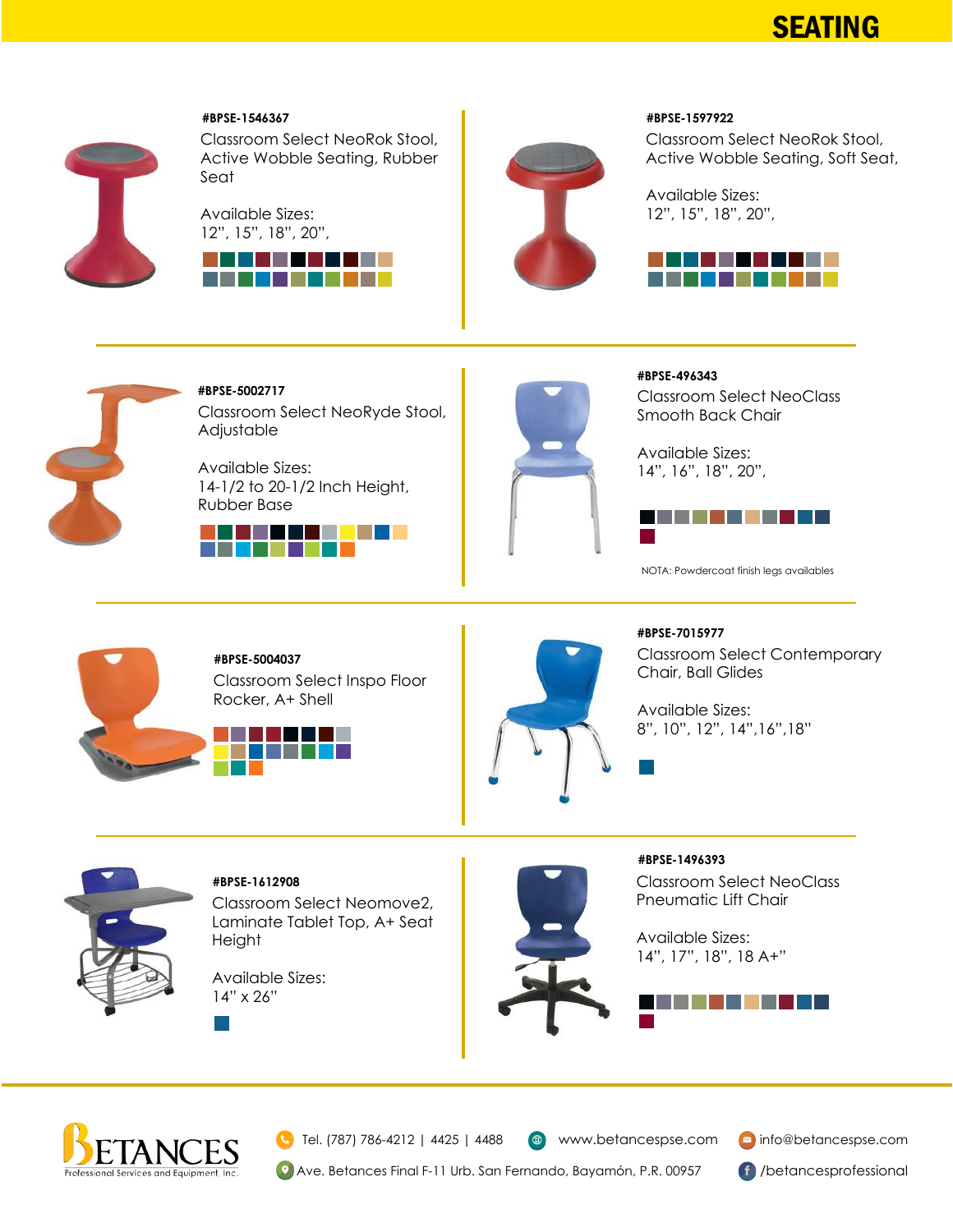**DESKS** 



#### Classroom Select **#BPSE-5004687- With out modesty #BPSE-5004123- Modesty panel**





#### **#BPSE-1585866**

Luxor Sit/Stand Student Desk, with Height Adjusting Pneumatic Lever

Available Sizes: 29 to 43-1/2 inches

#### **#BPSE-1527625**

Classroom Select NeoMove Collaboration Desk with Casters, Laminate Top

Available Sizes: 25 X 26 X 27 Inches





#### **#BPSE-1496646**

Classroom Select NeoClass Sled Base Desk, Laminate Top, Chrome Frame

Available Sizes: 18 Inch A+ Seat, 26 x 20 Inch

a kacamatan ing Kabupatèn Kabupatèn Kabupatèn Kabupatèn Kabupatèn Kabupatèn Kabupatèn Kabupatèn Kabupatèn Kabu



#### **#BPSE-5002903**

Jaxx Midtown Large Classroom Foam Chair w/Premium Vinyl Color.

Available Sizes: 43 x 24 x 30 Inches





#### **#BPSE-2027838**

Classroom Select NeoRok Stool, Active Wobble Seating, Rubber Seat

Available Sizes: 47-3/4 x 47-3/4 x 30 Inches

#### **#BPSE-5002453**

Classroom Select Concord Gem Desk, Laminate Top, T-Mold Edge.





#### **#BPSE-5004265**

Classroom Select Construct-IT Makerspace Utility Project Center, Rectangle, Butcher Block

. . . . . . . . .

Available Sizes: 60 x 30 Inches



Tel. (787) 786-4212 | 4425 | 4488

 $\bigoplus$ 

www.betancespse.com **info@betancespse.com**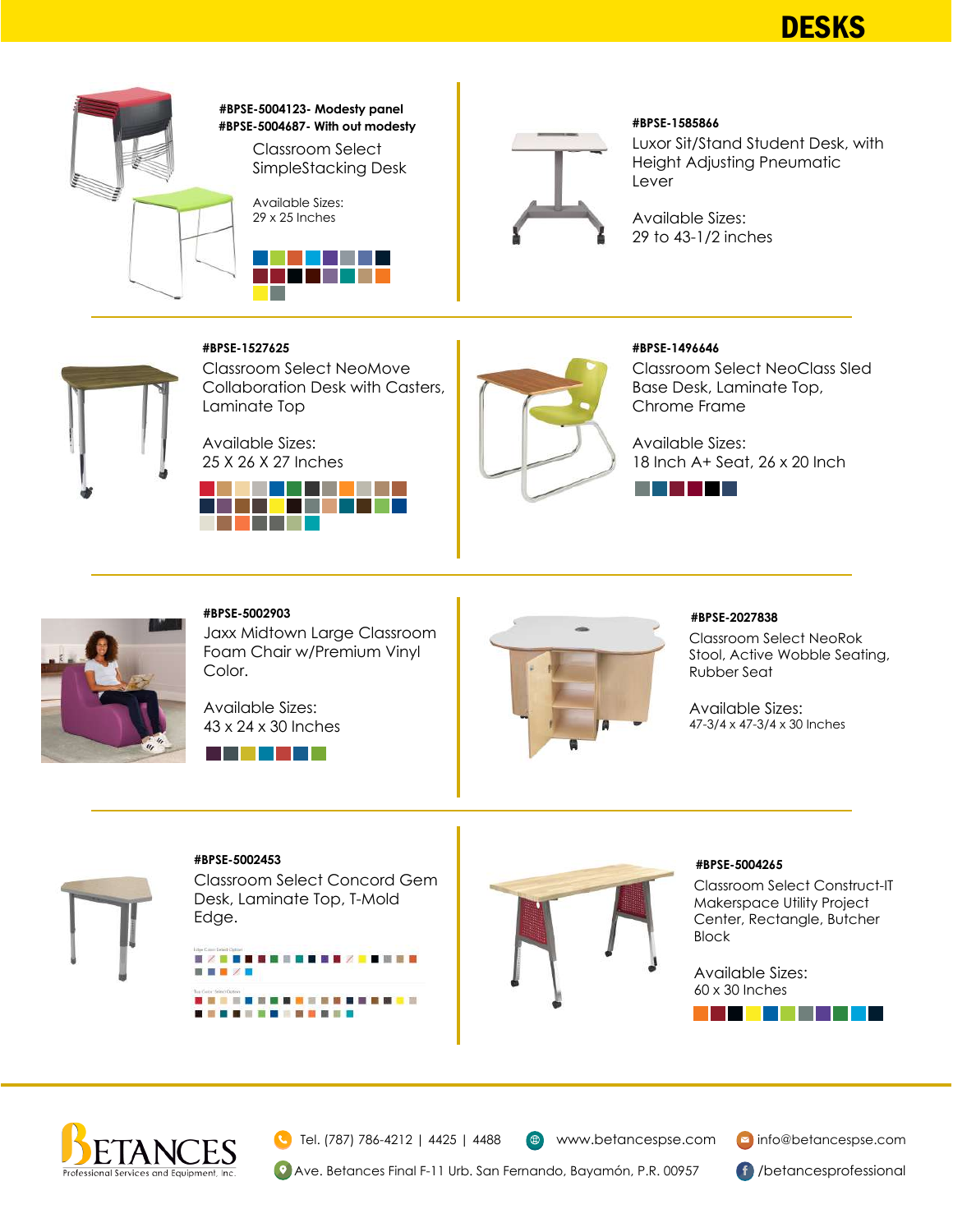## INDIVIDUAL TABLES

14 New



## Specifications for NeoShape Desks

| Model                 | <b>Work Surface</b><br><b>Height</b> | Leg Type   | Frame<br><b>Width</b> | Frame<br><b>Depth</b> | <b>Work Surface</b> |
|-----------------------|--------------------------------------|------------|-----------------------|-----------------------|---------------------|
| <b>Boomerang Desk</b> | 15-24" to 22-30"                     | Elliptical | 20                    | 16                    | 32" x 22"           |
| <b>Bridge Desk</b>    | 15-24" to 22-30"                     | Elliptical | 28                    | 8                     | 40" x 20"           |
| Canopy Desk           | 15-24" to 22-30"                     | Elliptical | 23                    | 20                    | 35" x 20"           |
| Fan Desk              | 15-24" to 22-30"                     | Elliptical | 21                    | 20                    | 30" x 28"           |
| Gem Desk              | 15-24" to 22-30"                     | Elliptical | 20                    | 20                    | 31" x 27"           |
| Kite Desk             | 15-24" to 22-30"                     | Elliptical | 19                    | 20                    | 34" x 30"           |
| Ovoid Desk            | 15-24" to 22-30"                     | Elliptical | 20                    | 24                    | 34" x 34"           |
| Prop Desk             | 15-24" to 22-30"                     | Elliptical | 20                    | 20                    | 34" x 31"           |
| Ribbon Desk           | 15-24" to 22-30"                     | Elliptical | 22                    | 12                    | 31" x 21"           |
| Tasa Desk             | 15-24" to 22-30"                     | Elliptical | 20                    | 20                    | 36" x 28"           |
| Triangle Desk         | 15-24" to 22-30"                     | Elliptical | 28                    | 21                    | 46" x 24"           |
| Volcano Desk          | 15-24" to 22-30"                     | Elliptical | 23                    | 12                    | 38" x 20"           |
| <b>Vortex Desk</b>    | 15-24" to 22-30"                     | Elliptical | 25                    | 8                     | 33" x 20"           |
| <b>Waverly Desk</b>   | 15-24" to 22-30"                     | Elliptical | 20                    | 13                    | 30" x 24"           |





## Markerboard Top

• All shapes also available with a dry erase surface and choice of T-mold Edge or Black LockEdge.



<sup>3</sup> www.betancespse.com <sup>3</sup> info@betancespse.com Tel. (787) 786-4212 | 4425 | 4488

<sup>2</sup> Ave. Betances Final F-11 Urb. San Fernando, Bayamón, P.R. 00957 **f** /betancesprofessional





PRODUCT CERTIFIED<br>FOR LOW CHEMICAL<br>EMISSIONS:<br>UL.COM/GG<br>UL 2818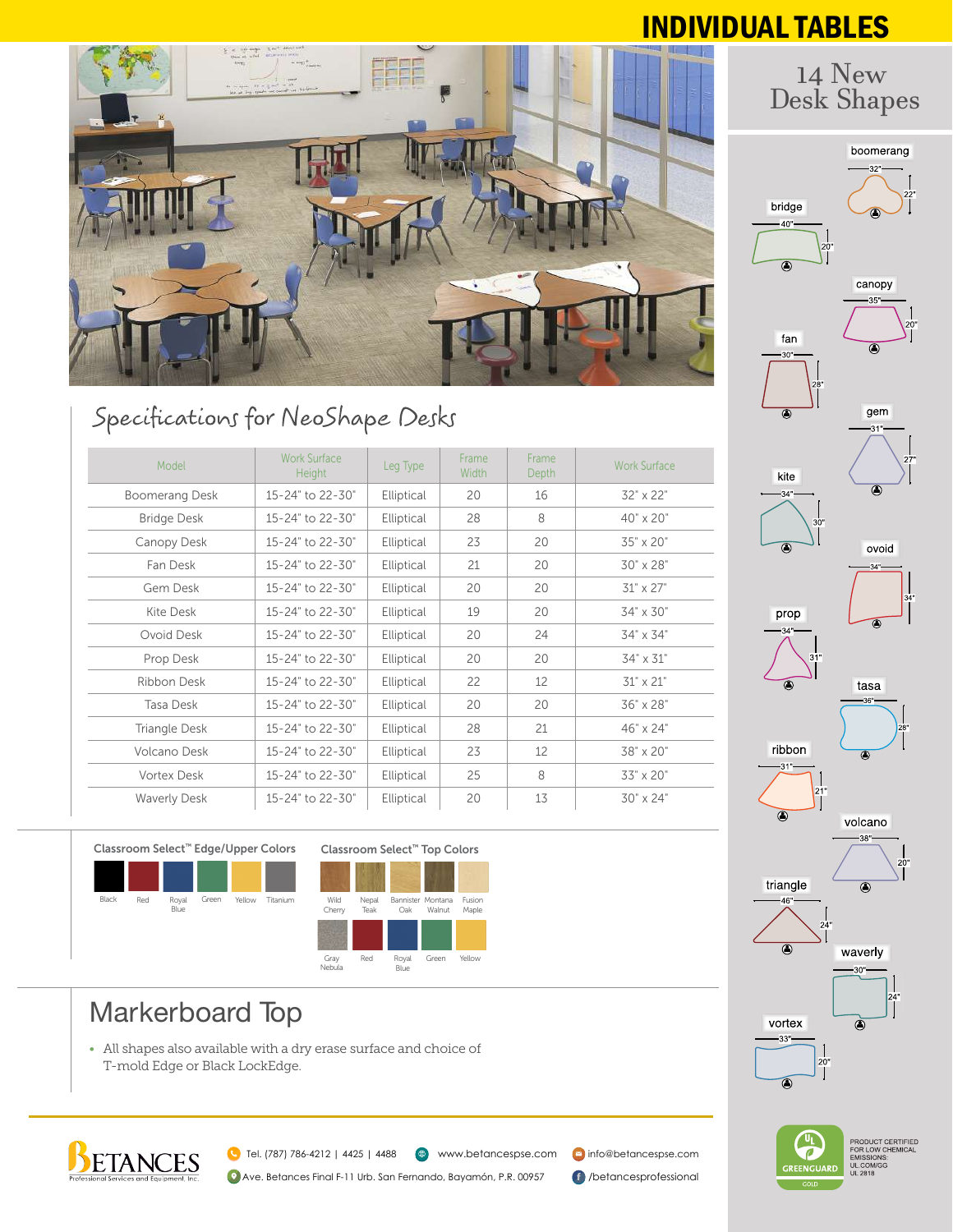## MULTIPLE STUDENTS TABLE

#### **Classroom Select® Activity Table with Apollo® Legs CLASSROOM** PRODUCT CERTIFIED<br>FOR LOW CHEMICAL **SFIFC Product Product Edge Leg Laminate Top Markerboard Top Top Shape Dimensions Height Color Color Item # Item # T-Mold Edge** Rectangle 24 x 36 in Specify Specify Specify **6-1496658-548 6-1496734-548** Rectangle 24 x 48 in Specify Specify Q Specify **6-1496659-548 6-1496735-548** Q Rectangle 24 x 60 in Specify Specify Specify **6-1496660-548 6-1496736-548 LockEdge® polyurethane**  Rectangle **edge provides cleanliness**  Horseshoe Rectangle 24 x 72 in Specify Specify Specify **6-1496661-548 6-1496737-548 and durability** Rectangle 30 x 48 in Specify Specify Q Specify **6-1496662-548 6-1496738-548** Q Rectangle 30 x 60 in Specify Specify Q Specify **6-1496663-548 6-1496739-548** Q Rectangle 30 x 72 in Specify Specify Q Specify **6-1496664-548 6-1496740-548** Q Rectangle 30 x 84 in Specify Specify Specify **6-1496665-548 6-1496741-548 NEW** Rectangle 30 x 96 in Specify Specify Specify **6-1496666-548 6-1496742-548 Flower** Round Clover Rectangle 36 x 60 in Specify Specify Specify **6-1496667-548 6-1496743-548** Rectangle 36 x 72 in Specify Specify Specify **6-1496668-548 6-1496744-548** Rectangle 42 x 60 in Specify Specify Specify **6-1496669-548 6-1496745-548** Round 36 in Specify Specify Specify **6-1496670-548 6-1496746-548** Round 42 in Specify Specify Specify **6-1496671-548 6-1496747-548** Round 48 in Specify Specify Specify Q **6-1496672-548** Q **6-1496748-548** Square **Rectangle with**  Round 60 in Specify Specify Specify **6-1496673-548 6-1496749-548** Flower **Markerboard Top** Square 36 in Specify Specify Specify **6-1496674-548 6-1496750-548** Square 42 in Specify Specify Specify **6-1496675-548 6-1496751-548** Square 48 in Specify Specify Specify **6-1496676-548 6-1496752-548** Trapezoid 24 x 24 x 48 in Specify Specify Specify **6-1496677-548 6-1496753-548** Trapezoid 30 x 30 x 60 in Specify Specify Specify Q **6-1496678-548** Q **6-1496754-548** Trapezoid Half-Moon Kidney 48 x 72 in Specify Specify Specify Q **6-1496679-548** Q **6-1496755-548** Kidney 48 x 96 in Specify Specify Specify **6-1496680-548 6-1496756-548** Horseshoe 48 x 72 in Specify Specify Specify **6-1496681-548 6-1496757-548** Horseshoe 60 x 66 in Specify Specify Specify **6-1496682-548 6-1496758-548** Clover 48 in Specify Specify Specify **6-1496683-548 6-1496759-548** Flower 60 in Specify Specify Specify Q **6-1496684-548** Q **6-1496760-548 Features 2" round, Optional metal**  NEW **17-guage steel Apollo legs book box sold**  Half-Moon 36 x 72 in Specify Specify Specify **6-5004580-548 6-5004582-548 separately. LockEdge®** Rectangle 24 x 36 in Specify Specify Specify **6-1496685-548 6-1496761-548 Item #** Descript **9-1547618-548** Activity Table Book Box Rectangle 24 x 48 in Specify Specify Specify Q **6-1496686-548** Q **6-1496762-548 Item # Description Apollo Leg Caster Inserts (Set of 2) for 22 to 30 inch 9-5002704-548** Technology Basket Rectangle 24 x 60 in Specify Specify Specify **6-1496687-548 6-1496763-548** Leg Height Rectangle 24 x 72 in Specify Specify Specify **6-1496688-548 6-1496764-548 6-1563290-548** Rectangle 30 x 48 in Specify Specify Specify Q **6-1496689-548** Q **6-1496765-548** Rectangle 30 x 60 in Specify Specify Specify Q **6-1496690-548** Q **6-1496766-548** Rectangle 30 x 72 in Specify Specify Specify Q **6-1496691-548** Q **6-1496767-548** Rectangle 30 x 84 in Specify Specify Specify **6-1496692-548 6-1496768-548** Rectangle 30 x 96 in Specify Specify Specify **6-1496693-548 6-1496769-548** Rectangle 36 x 60 in Specify Specify Specify **6-1496694-548 6-1496770-548** Rectangle 36 x 72 in Specify Specify Specify **6-1496695-548 6-1496771-548** Rectangle 42 x 60 in Specify Specify Specify **6-1496696-548 6-1496772-548** Round 36 in Specify Specify Specify **6-1496697-548 6-1496773-548** Round 42 in Specify Specify Specify **6-1496698-548 6-1496774-548 Quart** Round 48 in Specify Specify Specify Q **6-1496699-548** Q **6-1496775-548** Round 60 in Specify Specify Specify **6-1496700-548 6-1496776-548** Square 36 in Specify Specify Specify **6-1496701-548 6-1496777-548** Square 42 in Specify Specify Specify **6-1496702-548 6-1496778-548** Square 48 in Specify Specify Specify **6-1496703-548 6-1496779-548** Trapezoid 24 x 24 x 48 in Specify Specify Specify **6-1496704-548 6-1496780-548** Trapezoid 30 x 30 x 60 in Specify Specify Specify Q **6-1496705-548** Q **6-1496781-548** Kidney 48 x 72 in Specify Specify Specify Q **6-1496706-548** Q **6-1496782-548** Kidney 48 x 96 in Specify Specify Specify **6-1496707-548 6-1496783-548** Horseshoe 48 x 72 in Specify Specify Specify **6-1496708-548 6-1496784-548** Horseshoe 60 x 66 in Specify Specify Specify **6-1496709-548 6-1496785-548** Clover 48 in Specify Specify Specify **6-1496710-548 6-1496786-548** Flower 60 in Specify Specify Specify Q **6-1496711-548** Q **6-1496787-548 Baltimores NEW** Half-Moon 36 x 72 in Specify Specify Specify **6-5004581-548 6-5004583-548**



Tel. (787) 786-4212 | 4425 | 4488

www.betancespse.com info@betancespse.com

**(9)** Ave. Betances Final F-11 Urb. San Fernando, Bayamón, P.R. 00957 (f) /betancesprofessional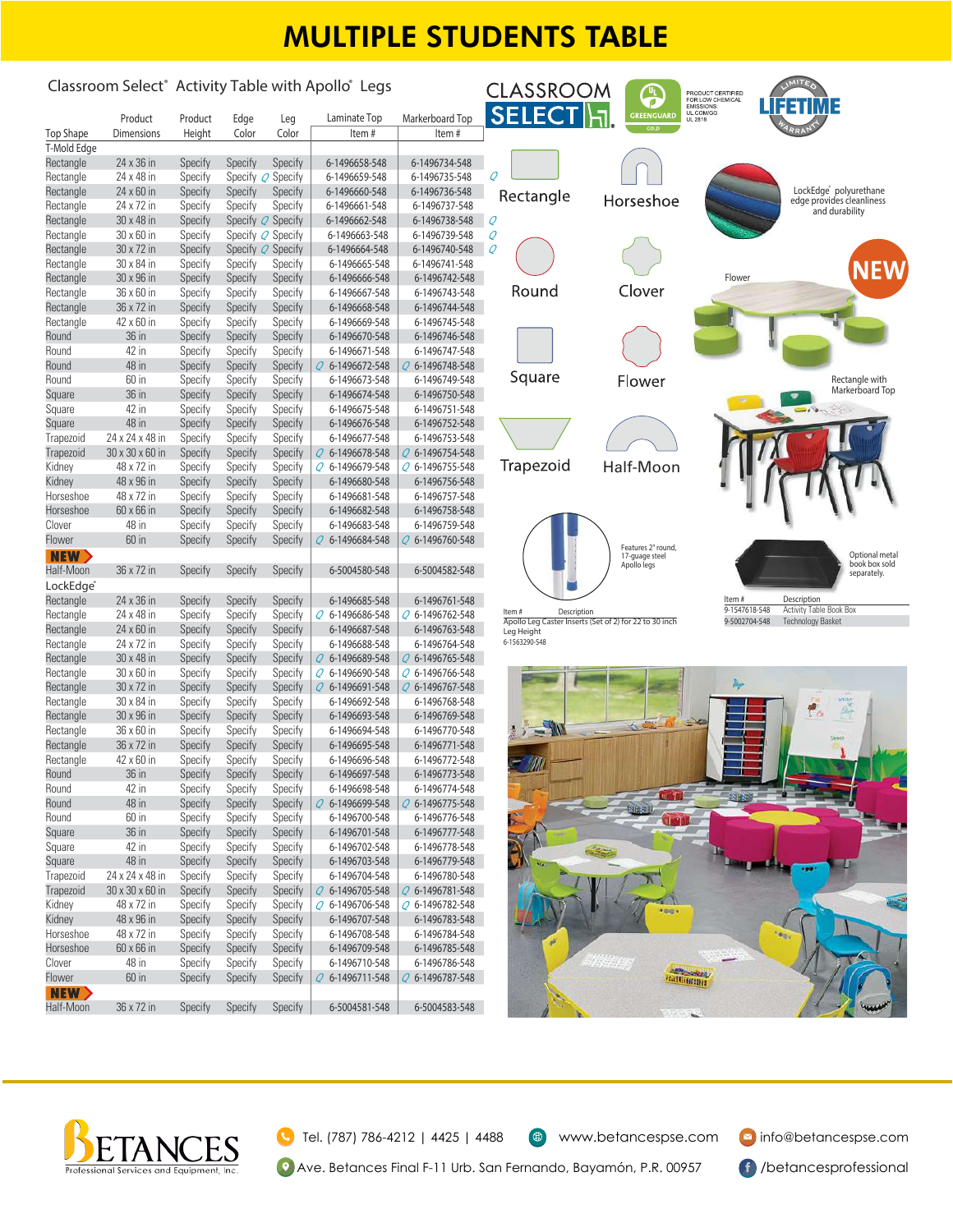## **TECHNOLOGY**



Epson PowerLite X49 LCD Projector **#BPSE-2049334**



#### **#BPSE-1552854**

Power Lite 1795F Wireless Full HD 1080p 3LCD Projector



#### **#BPSE-5004191**

Classroom Select Tilt-N-Nest Computer Table, Rectangle, Markerboard T-Mold, Adjustable Height.

Available Sizes: 60 x 30 Inches





#### **#BPSE-1571521**

Luxor CLCD Crank Adjustable Flat Panel TV Cart for 32 to 80 inch LCD TV



Dremel 3D40 3D Classroom Printer **#BPSE-2039403**



**#BPSE-1498248**

Copernicus 3D Printer Cart, Base Model



**#BPSE-526508**

Diversified Woodcrafts Drafting Table, 42 x 30 x 39-3/4 Inches, Almond Colored Plastic Laminate Top



MakerBot True Color Large PLA Filament 10 Pack **#BPSE-1542363**



Copernicus Premium Tech Tub2, Holds 6 Devices, Black and Green **#BPSE-1566449**



**#BPSE-5002377 Rechargable #BPSE-1576748 With foot power cable** MoorePower Tower



Tel. (787) 786-4212 | 4425 | 4488

www.betancespse.com **info@betancespse.com**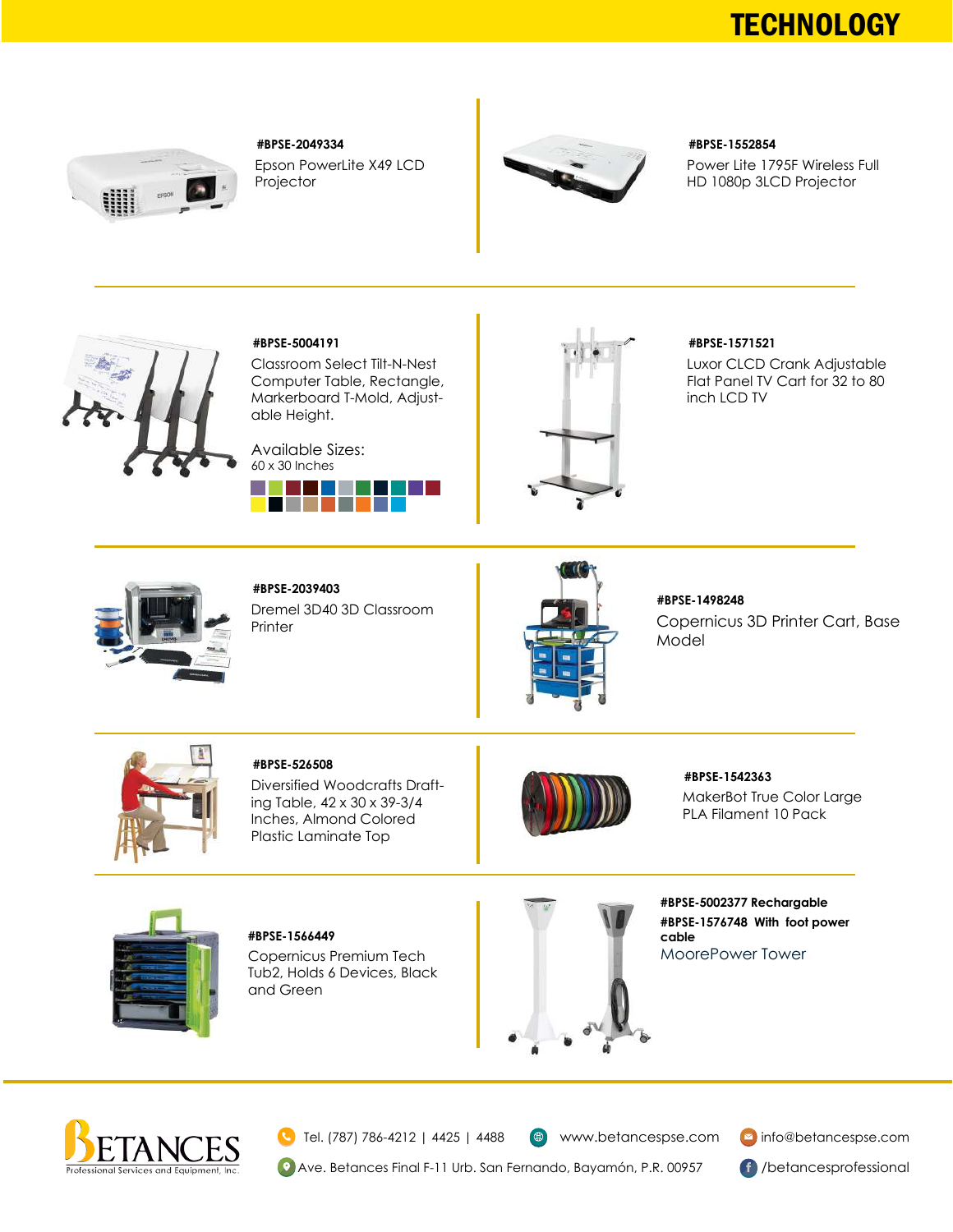## **STORAGE**



Gratnells Callero Plus Double **Trolley #BPSE-5003175**

Available Sizes: 27-1/5 x 17 x 41-1/2 Inches





#### **#BPSE-5003174**

Gratnells Dynamis Combo Set 12 Deep F2 Trays and 3 Shelves

Available Sizes: 41-1/2 x 16-3/5 x 67-1/5 Inches





Classic Series Storage Cabinet, Available Sizes: **#BPSE-1362503**





Global Industries Bookcase **#BPSE-679025**

Available Sizes: 79 in H x 36 in W x 13 in D, Metal



Classroom Select Geode Mobile Cabinet, 16 Trays **#BPSE-5003535**

Available Sizes: 36 x 19-1/4 x 36 Inches





Republic Qwik-Ship Locker **#BPSE-1301719**

Available Sizes: 15 x 18 x 36 Inches, 2-Tier, 3 Wide





Classroom Select Short Cabinet



**#BPSE-5003464**







#### **#BPSE-362617**

Literature Organizer Compartment (36) Available Sizes: 39-1/4 x 11-3/4 x 24 Inches



#### **#BPSE-586263**

Lakeside Standard Duty Utility **Cart** 

Available Sizes: 16-1/4 x 27-1/2 x 32-1/8 Inches, 300 lb Capacity, Stainless Steel



Tel. (787) 786-4212 | 4425 | 4488

 $\bigoplus$ 

www.betancespse.com info@betancespse.com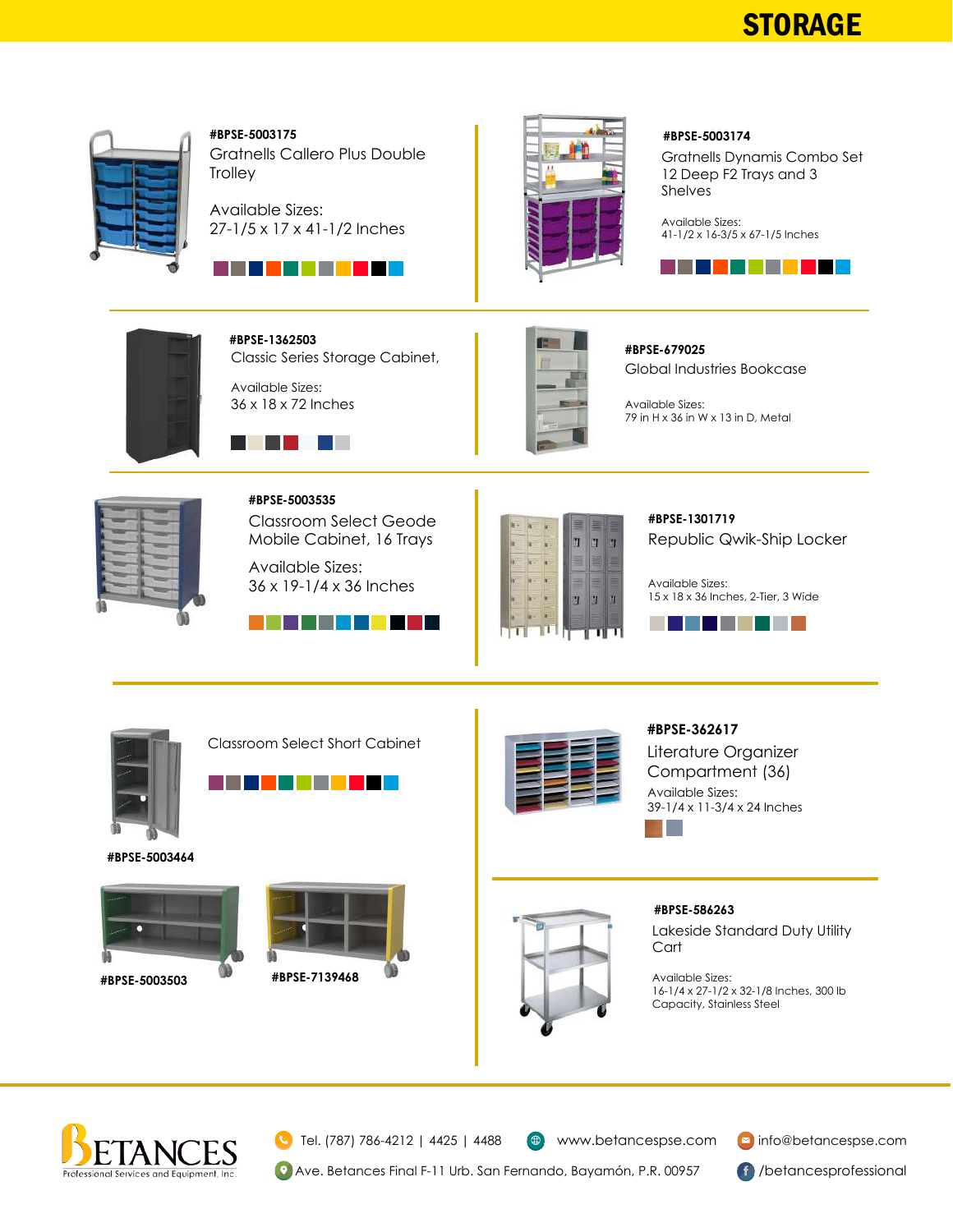## CAFETERIA/ LAB

#### **#BPSE-1441007**



Classroom Select Mobile Table with Benches, Elliptical, 10 Feet, Plywood Core, Protect-Edge, Black Frame





#### **#BPSE-676581**

Diversified Woodcrafts Mobile Microscope Storage Cabinet

Available Sizes: 48 x 24 x 40-3/4 Inches, Oak

tic Picnic Table with Benches Available Sizes: 83-3/16 x 83-3/16 x 30-1/8 Inches

UltraSite UltraCoat Thermoplas-



**#BPSE-1399756**



#### **#BPSE-572404**

Diversified Woodcrafts ADA Compatible Mobile Lab Station

Available Sizes: 72 x 24 x 33 Inches, Oak Veneer, Stainless Steel Sink



Diversified Woodcrafts Stainless Steel Table **#BPSE-1501833**

Available Sizes: 36 x 30 x 35 Inches



#### **#BPSE-679320**

Diversified Woodcrafts Mobile Instructors Desk with Storage

Available Sizes: 48 x 28 x 36 Inches, Oak

Diversified Woodcrafts A-Frame Table



UltraSite UltraCoat Thermoplastic Bench with Back, Diamond Pattern **#BPSE-1399758**

Available Sizes: 96 x 22-1/2 x 35 Inches





**#BPSE-632313**

Screenflex FREEstanding Room Divider, 5 Panels

Available Sizes: 9 Feet 5 Inches x 7 Feet 4 Inches

a l

and the state of the state



### **#BPSE-1129116**

Available Sizes:

**#BPSE-5004033**

Block

Classroom Select Science Table, ChemGuard Top, 60 x 30 x 30 Inches, Oak, Black

60 x 36 x 36 Inches, Maple Butcher



Tel. (787) 786-4212 | 4425 | 4488

www.betancespse.com **v**info@betancespse.com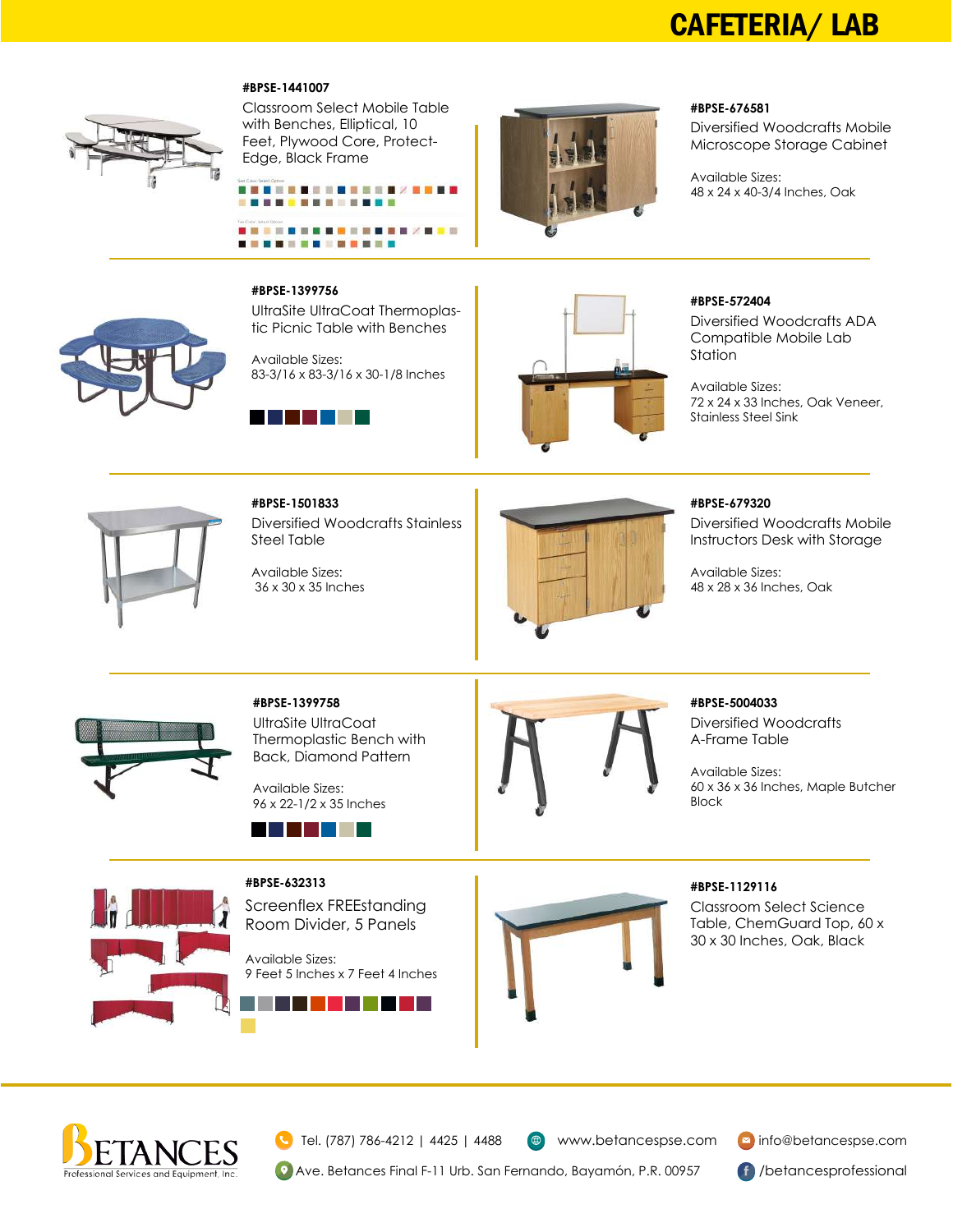## BOARDS



#### **#BPSE-5003880**

Classroom Select Wipeable Markerboard, Assorted Colors, Set of 4





#### **#BPSE-2013177**

MooreCo i3BOARD Interactive Whiteboard, 77 inch, 4:3 Aspect Ratio, 20 point touch



MooreCo i3SIXTY Interactive Easel **#BPSE-2027619**



#### **#BPSE-677046**

Safco Write Way Double-Sided Dry Erase Magnetic Octagon Floor Sign, **Black** 



**#BPSE-677690**

Best-Rite Platinum Reversible Markerboard 4 H x 6 W ft, Dura-Rite



**#BPSE-2006843**

Essentials Mobile Office Dry Erase Magnetic Whiteboard



#### **#BPSE-1397373**

Best-Rite Outdoor Enclosed Bulletin Board, Coffee Trim, 1 Door, 36 x 30 Inches



## **#BPSE-661896**

Best-Rite Self-Healing Natural Cork Tackboard with Aluminum Frame

Available Sizes: 3 x 4 Feet



Magna Vision Changeable Planner Board Kit

**#BPSE-1404916**

24 in W X 36 in H

with 1 in Horizontal Grid

#### **#BPSE-1335435**

Best-Rite Balt Low Profile Magnetic Markerboard 4 X 6 ft, Porcelain, Aluminum Frame, White



Tel. (787) 786-4212 | 4425 | 4488

 $\bigoplus$  www.betancespse.com  $\bigotimes$  info@betancespse.com

<sup>9</sup> Ave. Betances Final F-11 Urb. San Fernando, Bayamón, P.R. 00957 **69** /betancesprofessional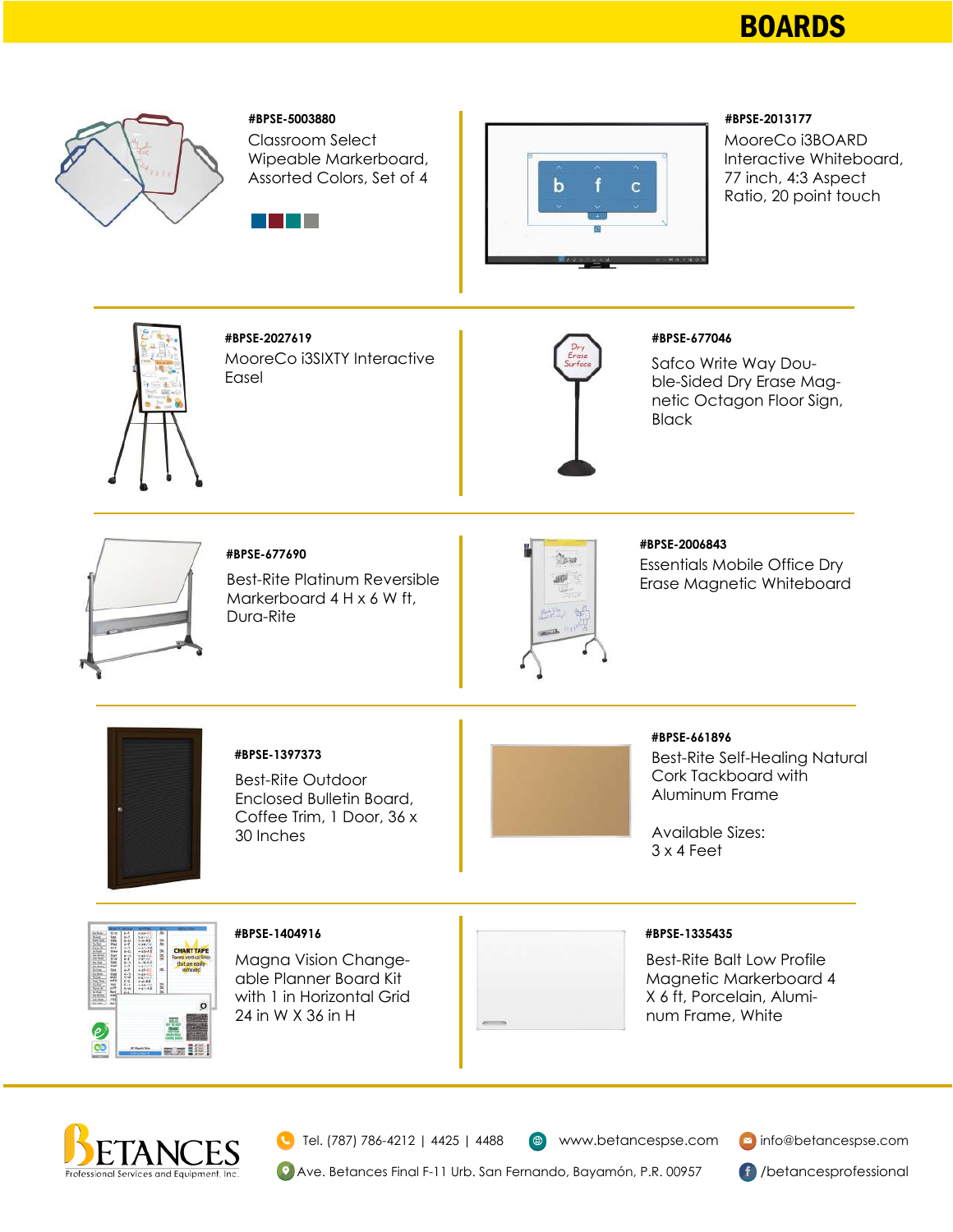## **TEACHERS**



**#BPSE-677897**

Balt Presentation Cart, 40-1/4 x 18 x 30 Inches, Gray Top



#### Classroom Select Lateral File Cabinet with Full Pull, 5 **Drawers #BPSE-1496627**

Available Sizes: 42 x 18 x 63 Inches **The Contract** 

**NOTE:** More options available

**#BPSE-1311518**

**NOTE:** More options available



Classroom Select Vertical File Cabinet, 2 Drawers, Letter

Available Sizes: 15 x 25 x 29 Inches

**#BPSE-1447114**



Classroom Select ErgoMesh Series Managerial Mid-Back Chair, Black



Classroom Select NeoRok Stool, Active Wobble Seating, Rubber Seat **#BPSE-1605466**

Available Sizes: 47-3/4 x 47-3/4 x 30 Inches



**#BPSE-STS-RSD-XXX**

Sit To Stand Teacher Desk

Available Sizes: 29Wx20Dx41H | 23Wx48L



#### **#BPSE-LC1-31**



LC Series Laptop and Charging Cart by CEF



The Stewart Storage Cart

Dual sided 10 bin storage Bin storage has optional lids and internal dividers Comes standard with 24 x 24 peg board with a 10 piece hook set Optional to add a peg board to other side 5" Heavy Duty Casters-All locking/All swivel Color edge banding available







 $\bigoplus$  www.betancespse.com  $\bigotimes$  info@betancespse.com

<sup>2</sup> Ave. Betances Final F-11 Urb. San Fernando, Bayamón, P.R. 00957 **6** /betancesprofessional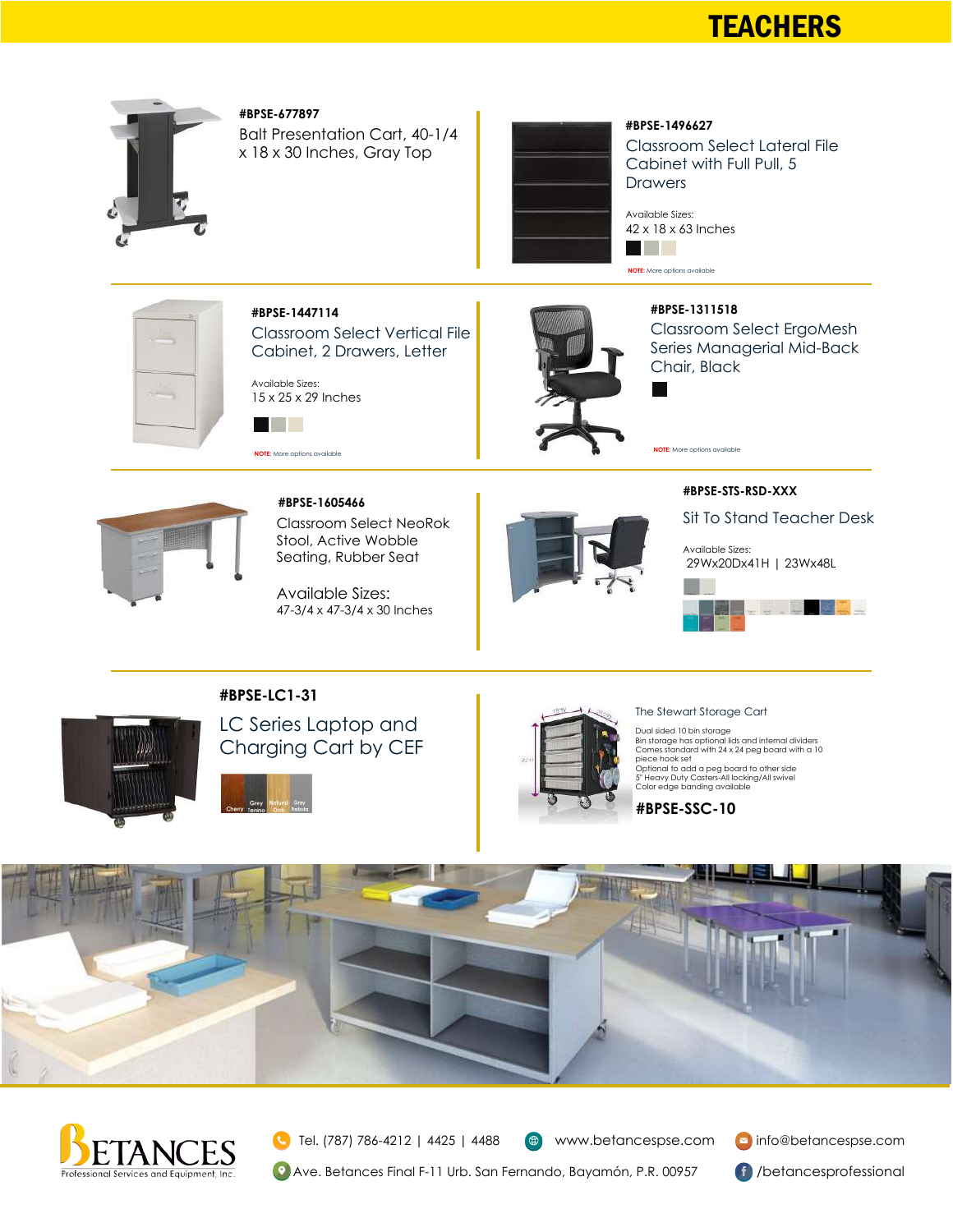## **MAKERSPACE**



Idea Island with Six Stools 48"W x 84"L x 42"H **#BPSE-1042-6-XX**





ED DOBLE TABLE VARIATY OF COLOR **#BPSE-EDL-42**



#### **#BPSE-H1D39BNSV**

HIDE AWAY STORAGE CART

Single Side Cart Dimensions & Details: 28Wx18Dx23H-6 Storage Trays 28Wx18Dx31H-10 Storage Trays 28Wx18Dx39H-12 Storage Trays 3" Heavy Duty Casters Optional Double Locking Doors Optional 1.5" Butcher Block Top Optional Lid & Inserts available



# Available in 3 heights and 2 tops sizes to seat 4 or 6 students. Order with 4 or 6 magnetic stool package. Featuring Gratnells storage trays.

#### ED DOBLE TABLE **#BPSE-H-ST42-12BN-4940**

VARIATY OF COLOR

Height Availability:<br>26"/34"/42"<br>Top Availability<br>49x40-Goes with single side storage cart-Seats 4<br>49x60-Goes with single sided storage cart-Seats 6<br>Optional Double Locking Doors

### **#BPSE-1365284**

Screenflex Simplex Light Duty Room Divider, 5 Panels, 9 Feet 5 Inches x 6 Feet 5 Inches



#### **#BPSE-1509938**

Montisa 4 Station Workbench with 8 Lockers, 64 x 54 x 33-1/4 Inches







Tel. (787) 786-4212 | 4425 | 4488 ( ⊕) **(9)** Ave. Betances Final F-11 Urb. San Fernando, Bayamón, P.R. 00957 **61** /betancesprofessional

www.betancespse.com info@betancespse.com